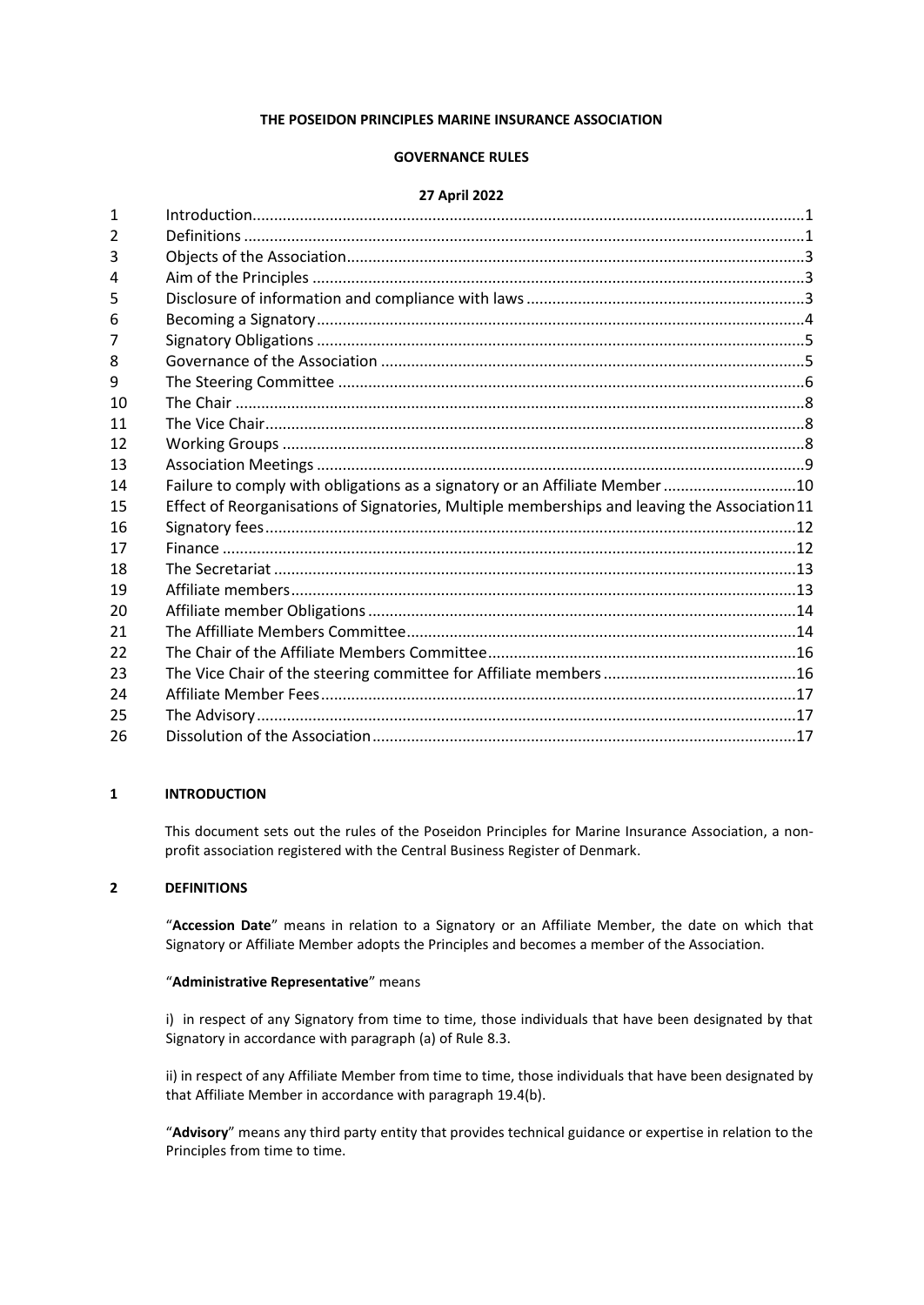**"Affiliate Members"** means companies which carry out activities relevant to the marine insurance industry, but who do not carry out a relevant Business Activity and are therefore not eligible to become a full Signatory to the Poseidon Principles Marine Insurance Association. Affiliate Members activities may include but are not limited to insurance unions, associations, or federations, such as P&I Clubs, insurance brokers, re-insurance portfolios, and insurance institutes or academies.

**"Affiliate Members Application"** means the agreement to be entered into by the intended Affiliate Members to adopt the Principles and become a member of the Association in the manner and form specified by the Secretariat from time to time.

**"Affiliate Members Fee"** means the Affiliate Members fee specified on the Association's website from time to time.

"**Business Activity**" means the provision of Hull and Machinery insurance products in relation to a Relevant Vessel.

"**Business Day**"" means a day on which banks are open for business in Denmark and England excluding Saturdays and Sundays.

"**IMO**" means the International Maritime Organisation.

"**Nominated Representatives**" means, in respect of any Signatory from time to time, those individuals that have been designated by that Signatory in accordance with paragraph (c) of Rul[e 8.3.](#page-4-2)

"**Poseidon Principles Association**" refers to the Poseidon Principles Association, a non-profit association registered in Denmark whose object is the management, administration, and development of the Principles for Financial Institutions.

**"Poseidon Principles Association for Marine Insurance"** is a non-profit association registered in Denmark whose object is the management, administration, and development of the Principles for Marine Insurance.

"**Principles**" means the principles setting out a risk management framework to enable insurers to align their portfolios with responsible environmental impacts to promote responsible environmental stewardship, entitled the "Poseidon Principles", the current version of which can be found on the Association's website.

"**Relevant Institution**" means an insurer which carries out any Business Activity.

"**Relevant Vessel**" means a vessel to which the rules of the IMO apply.

**"Rules"** means the rules of this Association set out in this document as may be amended from time to time in accordance with Rule [8.4.](#page-4-3)

**"Secretariat"** means a third-party entity which manages administrative functions on behalf of the Association as further described in Rule [18,](#page-12-0) the name and contact details of which are specified on the Association's website.

**"Self-Assessment"** means a self-assessment in substantially the form set out in Appendix 3 to the Principles.

**"Signatory"** means a Relevant Institution that has become and remains a signatory to the Principles in accordance with the Principles and these Rules, and whose name appears on the list of Signatories on the Association's website.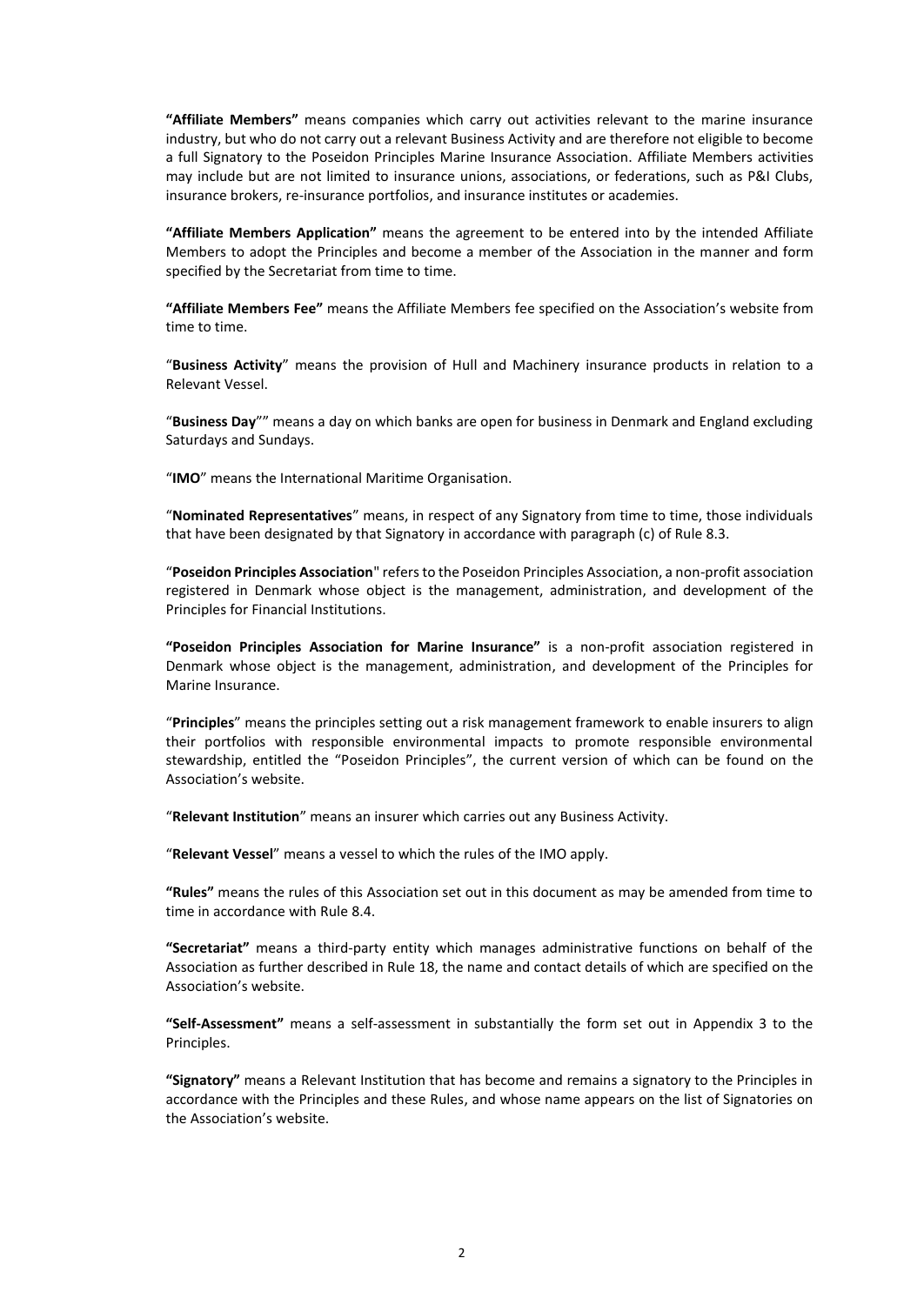**"Signatory Application"** means the agreement to be entered into by intended Signatories to adopt the Principles and become a member of the Association in the manner and form specified by the Secretariat from time to time.

<span id="page-2-0"></span>**"Signatory Fee"** means the signatory fee specified on the Association's website from time to time.

# **3 OBJECTS OF THE ASSOCIATION**

- 3.1 The objects of the Association are to:
- (a) promote the adoption of the Principles by additional Relevant Institutions;
- (b) encourage the implementation of the Principles by the Signatories;
- (c) develop the Principles as the Signatories think fit to support the reduction of greenhouse gas emissions and to address any other adverse environmental impacts identified in relation to international shipping;
- (d) create opportunities for Affiliate Members to support in the aforementioned objects.
- (e) develop and maintain relations with other bodies who are involved in the development of environmental standards including sharing know how;
- (f) manage the Association for the benefit of the Signatories and the Affiliate Members; and
- (g) do any other such things to further any of the above (the "**Objects**").

# <span id="page-2-1"></span>**4 AIM OF THE PRINCIPLES**

4.1 The aim of the Principles is to provide a risk management framework to enable insurers to align their portfolios with responsible environmental impacts to promote responsible environmental stewardship in the maritime insurance sector (as may be modified from time to time by the Signatories in accordance with these Rules).

## <span id="page-2-2"></span>**5 DISCLOSURE OF INFORMATION AND COMPLIANCE WITH LAWS**

- 5.1 These Rules provide the framework for the administration, management and development of the Principles by the Signatories and the Affiliate Members to promote responsible environmental stewardship throughout the maritime insurance value chain for the benefit of the environment, the Signatories, the Affiliate Members and society as a whole. Subject to compliance with the other provisions of this Rule 5, the sharing of ideas and experiences between Signatories and the Affiliate Members is encouraged both to facilitate the implementation of the Principles and to develop them further in accordance with the aims of the Association. However, when sharing information, each Signatory and Affiliate Member recognises the need to comply with all relevant applicable laws and, in particular, those relating to client confidentiality and anti-competitive practices.
- 5.2 Each Signatory and Affiliate Membershall ensure that the Principles and any discussions or other contact with other Signatories or Affiliate Members are not used in any way that may breach any relevant applicable law relating to concerted practices, agreements or exchanges of information that may restrict competition or any other anti-competitive practices.
- 5.3 Each Signatory and Affiliate Member shall comply with all relevant applicable laws relating to client confidentiality in its implementation of the Principles.
- 5.4 The Association, each Signatory and each Affiliate Member agree that they shall comply with all relevant applicable data protection laws (including the General Data Protection Regulation (EU) 2016/679) in relation to the use, processing and/or transfer of personal data of any individual that it receives in connection with the management or administration of the Principles and the Association.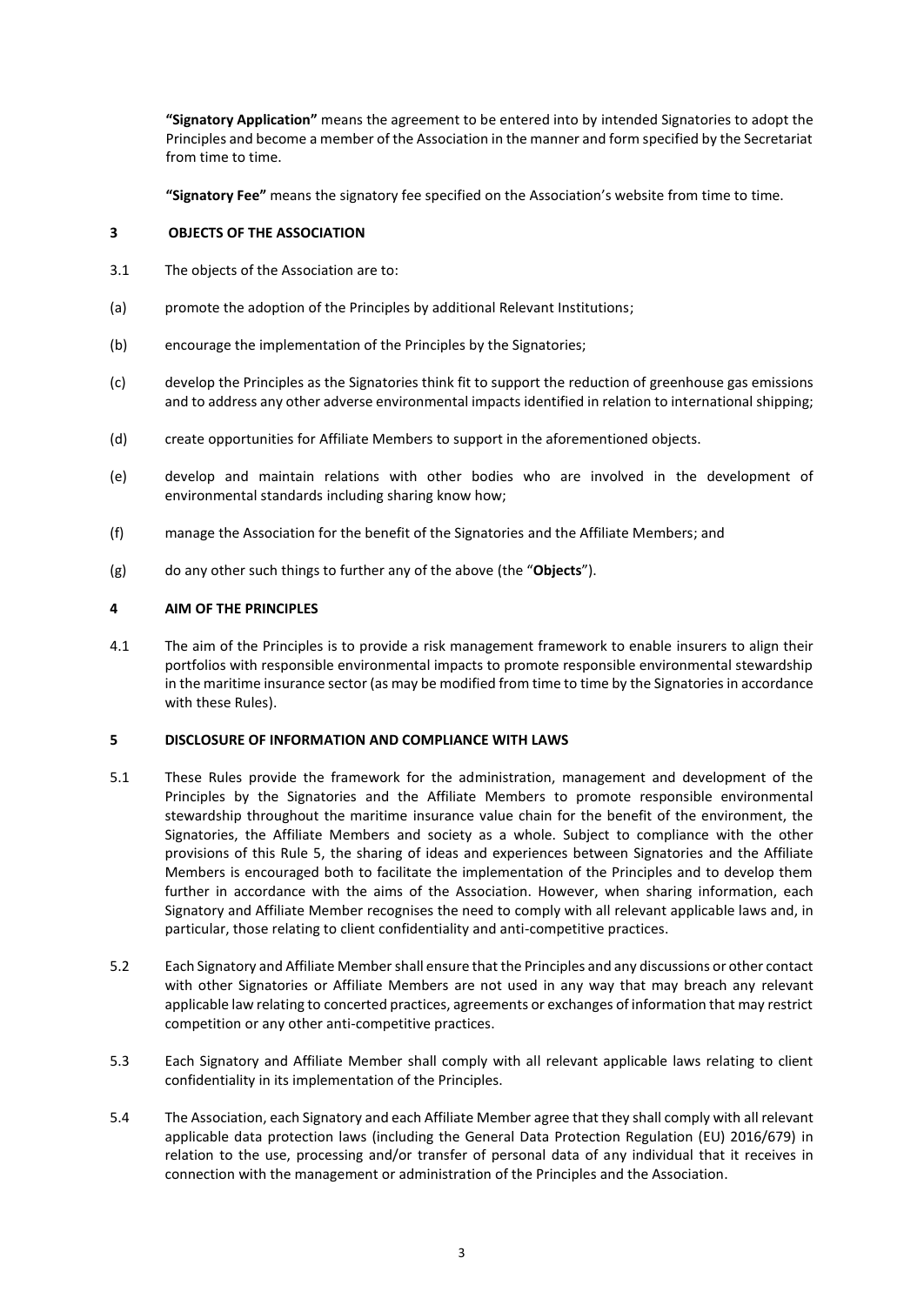- 5.5 Each Signatory and Affiliate Member shall ensure, and the Association may assume, that when personal data of an individual is disclosed to the Association by a Signatory or Affiliate Member, all legal requirements have been satisfied to enable the Association to lawfully use, process and/or transfer that personal data.
- 5.6 Personal data received from a Signatory or Affiliate Member will be processed by the Association in accordance with the Association's privacy notice, [which can be accessed on the Association's website] or for other purposes as necessary for the Association's legitimate interests as disclosed at or before the time the personal data is received.
- 5.7 Each Signatory and Affiliate Member shall ensure it has in place internal procedures that reflect its obligations under this Rule 5.
- 5.8 No Signatory or Affiliate Member shall hold itself out as representing the Association other than the Chair and other members of the Steering Committee from time to time in their capacity as such.

## <span id="page-3-0"></span>**6 BECOMING A SIGNATORY**

- 6.1 Any Relevant Institution may become a Signatory if it meets the requirements set out in Rule 6.4 below and agrees to meet the annual reporting obligations.
- 6.2 Whilst the decision to become a Signatory is voluntary, a Signatory must take all appropriate steps to implement and comply with the Principles.
- 6.3 Relevant Institutions are encouraged to become a Signatory through a group holding company to enable compliance and reporting at group level.
- 6.4 To become a Signatory, a Relevant Institution must:
- (a) complete a declaration in the form set out in Appendix 2 to the Principles and execute it, ensuring that it has first been signed off by a representative of the relevant institution with authority to enter into such commitment and that any signatory has authority to bind the proposed Signatory;
- (b) complete and execute (ensuring that any signatory has authority to bind the proposed Signatory) the Signatory Application, which requires the Relevant Institution to provide contact names and details.
- (c) submit the documents referred to in paragraphs (a) and (b) above to the Secretariat for consideration.
- 6.5 The Secretariat will check that such Relevant Institution has complied with this Rule 6 and, if they have, will inform the [Chair] who, unless any concern is identified which requires discussion by the Steering Committee, shall instruct the Secretariat to accept the Signatory Application and agree an Accession Date with the proposed new Signatory.
- 6.6 On its Accession Date:
- (a) the new Signatory shall pay the Signatory Fee;
- (b) the new Signatory will issue a press release announcing that it has adopted the Principles;
- (c) the new Signatory will become a member of the Association;
- (d) the Secretariat will update the Association's website to include the new Signatory in the list of Signatories; and
- (e) the logo of the Principles is the exclusive property of the Association, but the new Signatory will be entitled to display the logo of the Principles.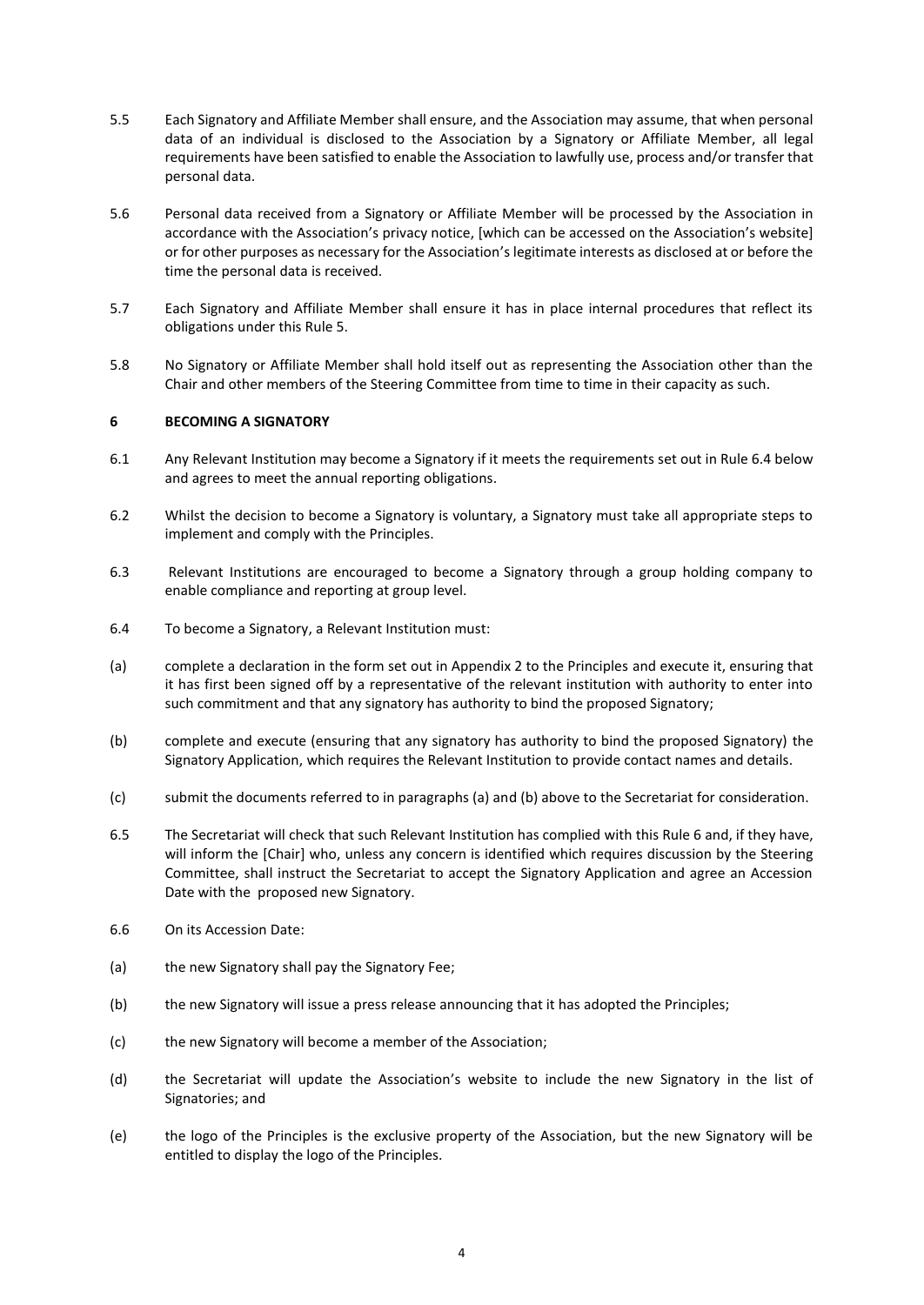6.7 The first Accession Date shall be no earlier than the date when 8 Relevant Institutions have applied to become Signatories in accordance with these Rules.

## <span id="page-4-0"></span>**7 SIGNATORY OBLIGATIONS**

- 7.1 Each Signatory shall:
- (a) within five months of becoming a Signatory, complete and submit a Self-Assessment to the Secretariat;
- (b) comply with its reporting requirements as set out in the Principles within the timescales specified there;
- (c) pay the Annual Fee as provided in Rule [16;](#page-11-0) and
- (d) comply with all other applicable provisions of these Rules.
- 7.2 For the avoidance of doubt, no Signatory is required to publish information where disclosure would breach any relevant applicable law or regulation.
- 7.3 If material changes to the Principles have been made, the Steering Committee may agree to exceptions to the reporting requirements for a defined transition period.

# <span id="page-4-1"></span>**8 GOVERNANCE OF THE ASSOCIATION**

- 8.1 The Steering Committee and, where appropriate one or more working groups ("**Working Groups**") shall be exclusively responsible for the management of the Association and the development of the Principles, with the exception of the specific responsibilities delegated to the Affiliate Members in Rule [21.](#page-13-1)
- 8.2 Each Signatory is encouraged to participate in the management of the Association and the development of the Principles. Where possible, management of the Principles operates by consensus with Signatories being consulted to ensure any proposal to amend the Principles or any other decision has the support of the majority of the Signatories.
- <span id="page-4-2"></span>8.3 Each Signatory will designate in writing to the Secretariat from time to time:
- (a) two individuals who are authorised to deal with all administrative aspects of the Signatory being a member of the Association;
- (b) where applicable, individuals in its employment to represent it in the Steering Committee or any other Working Group of which it forms part; and
- (c) up to two individuals who may represent it at any meeting of the Association and exercise its voting rights (although, for the avoidance of doubt, only one may vote at any one time),

and shall ensure that all individuals designated in accordance with paragraphs (b) and (c) above have sufficient either shipping or environmental experience.

- <span id="page-4-3"></span>8.4 Decisions shall be made by Signatories as members of the Association as follows:
- (a) Subject to Rule [15.2,](#page-10-1) each Signatory shall have one vote.
- (b) Any proposal that would, if passed:
	- (i) materially amend the Principles or these Rules;
	- (ii) in the opinion of the Steering Committee, materially reduce the rights or materially increase the liability or obligations of the Signatories;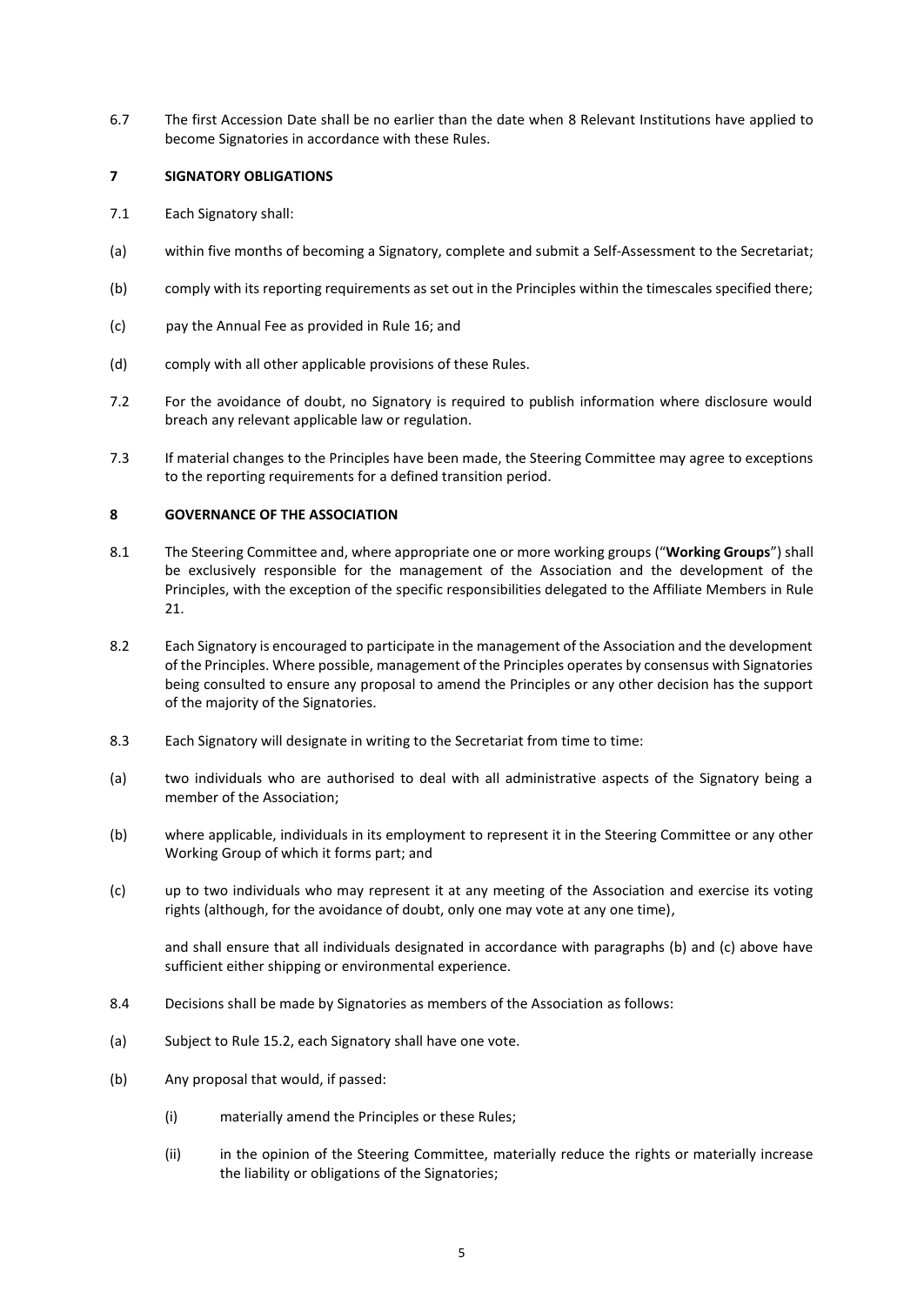- (iii) result in a change to the Secretariat; or
- (iv) fall outside the objects of the Association,

requires at least half of the Signatories to cast a vote and, of those that vote at least two thirds must vote in favour of the proposal for it to be validly approved.

- <span id="page-5-1"></span>(c) Any proposal that would, if passed,
	- (i) in the opinion of the Steering Committee, amend the Principles or these Rules in a minor way (for example to provide a clarification or correct an error); or
	- (ii) elect a Signatory to the Steering Committee,
	- (iii) approve the annual budget; or
	- (iv) set the level of the Signatory Fee or the Annual Fee,

or any other proposal put to the members of the Association that does not fall within paragraph (b) above requires more than half of those Signatories that cast a vote to vote in favour of that proposal for it to be validly approved.

### <span id="page-5-0"></span>**9 THE STEERING COMMITTEE**

- 9.1 The administration, management and development of the Association (including its assets) and the Principles are delegated by the Association to the Steering Committee other than those matters referred to in Rule [8.4.](#page-4-3)
- <span id="page-5-2"></span>9.2 The Steering Committee shall consist of between 8 and 12 members, all of which must be Signatories, who have been appointed by a vote of the Signatories as members of the Association in accordance with paragrap[h \(c\)](#page-5-1) of Rul[e 8.4.](#page-4-3) Each member of the Steering Committee shall designate up to two individuals to represent it as provided in paragraph (b) of Rule [8.3](#page-4-2) but, for the avoidance of doubt, each Signatory shall only have one vote in respect of any decision by the Steering Committee.
- 9.3 The Steering Committee shall meet on an ad hoc basis, depending on what is needed and meetings can be by any means such as telephone conference call or video conferencing as well as in person or a mix of any of these. Where possible, two weeks' notice in writing will be given for any meeting and a note of any decision or recommendation made by the Steering Committee at any meeting shall subsequently be circulated to all Signatories.
- 9.4 The quorum for meetings of the Steering Committee shall be two-thirds of its members at the relevant time and more than half of the members of the Steering Committee participating in a vote must vote in favour of the relevant proposal for it to be validly approved.
- 9.5 Any decision made by the Steering Committee in accordance with this Rule [9](#page-5-0) (excluding for the avoidance of doubt any decision that requires the approval of the Signatories as members of the Association as described in Rule [8.4\)](#page-4-3) shall bind the other Signatories.
- 9.6 The duties of the Steering Committee shall include:
- (a) reviewing the scope of the Principles and whether any changes should be made and, if so, arranging for a revised draft to be considered by the Signatories;
- (b) consulting where appropriate with the Advisory for technical advice;
- (c) reviewing and approving the Association's annual budget and approving its circulation to the Signatories together with the end of year financial statements;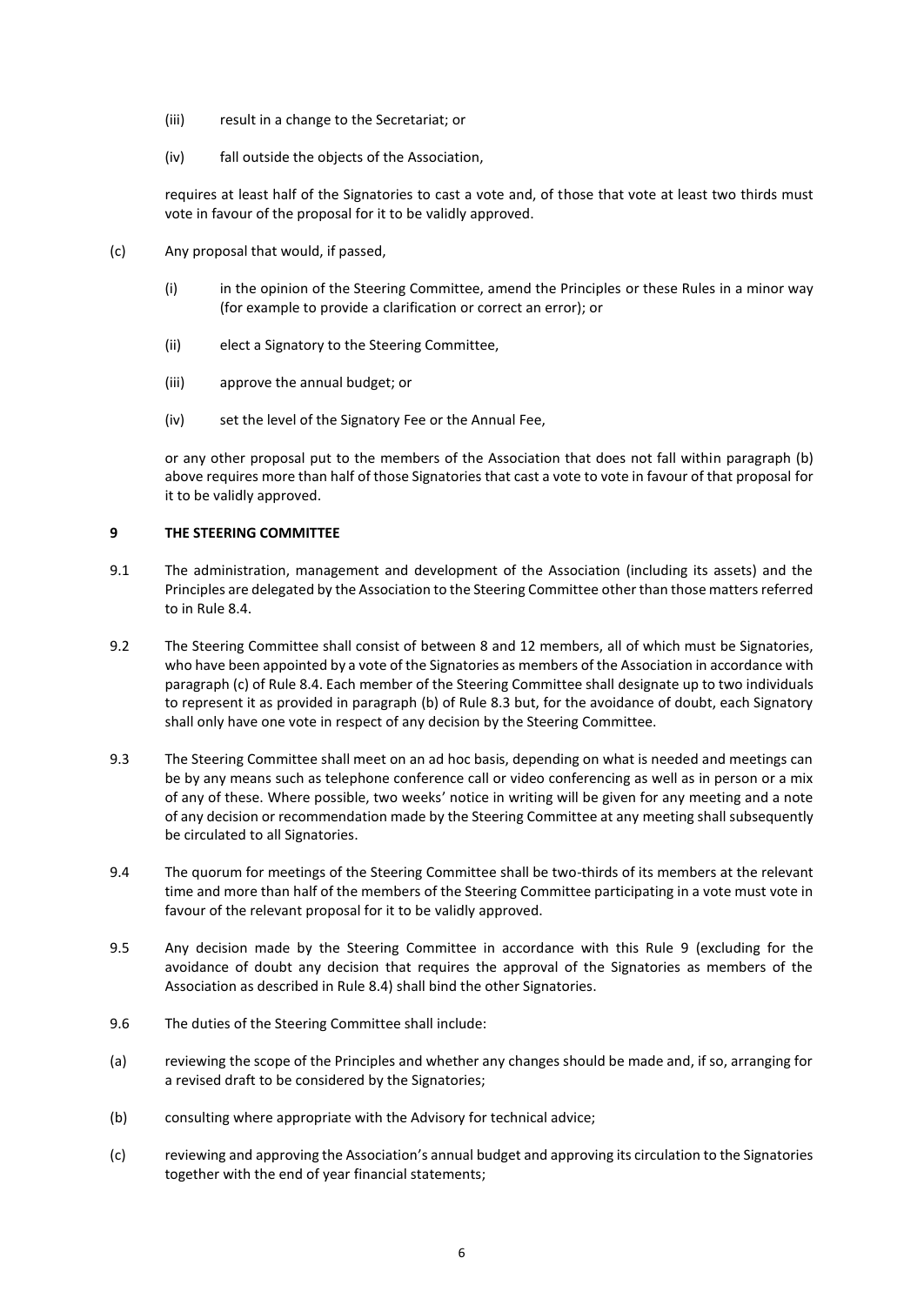- (d) making decisions and approving contracts with third parties including the Secretariat and members of the Advisory, where necessary or appropriate conducting a formal tender process;
- (e) reviewing and approving the scope of work of the Secretariat and the Advisory and their respective charges;
- (f) procuring that any costs and expenses of the Association including any tax are paid when due; arranging for meetings of the Association and agreeing the relevant agenda.
- (g) approving changes to the authorised signatories for bank accounts (minimum two members of the Steering Committee);
- (h) deciding how to invest or re-allocate any surplus monies from the Association budget.
- 9.7 Any Signatory may nominate itself for election to the Steering Committee if:
- (a) it has complied with its obligations under Rule [7](#page-4-0) within the relevant timescales; and
- (b) it is confident that it can meet its obligations as a member of the Steering Committee and, if required could assume the role of Chair or Vice Chair.
- 9.8 The Steering Committee will comprise of between 8 and 12 members and shall, so far as practicable, include a diverse mix of institutions.
- 9.9 Each member of the Steering Committee, including as Chair or Vice Chair shall, during their appointment:
- (a) maintain at least two individuals to represent it on the Steering Committee as provided in Rule [9.2](#page-5-2) and ensure that one of them attends each Steering Committee and formal Association meeting; and
- (b) actively participate in the work and decision making of the Steering Committee and at formal Association meetings.
- <span id="page-6-0"></span>9.10 Subject to the other provisions of this Rule [9,](#page-5-0) members of the Steering Committee shall retire at the Annual Meeting by rotation after two years of service but may apply for re-election.
- <span id="page-6-1"></span>9.11 A Signatory may not serve more than two consecutive terms on the Steering Committee but may nominate itself for re-election not less than one year after the end of its second consecutive term.
- 9.12 Rule[s 9.10](#page-6-0) and [9.11](#page-6-1) are subject to the following:
- (a) The two year period might be slightly longer or shorter depending on the dates of the relevant Annual Meetings;
- (b) A Signatory may nominate itself for re-election at the end of a second consecutive term if there are expected to be insufficient nominations to meet the minimum of 8 members of the Steering Committee;
- (c) Membership of the first Steering Committee referred to in Rule [9.14](#page-7-3) shall not be considered as a term for the purposes of Rul[e 9.11.](#page-6-1)
- (d) If a Signatory has been elected as the next Chair it shall not retire by rotation until it has ceased to be the Chair.
- 9.13 Any Signatory may resign at any time from the Steering Committee by giving notice in writing to the Chair and shall be deemed to have resigned if it ceases to be a Signatory.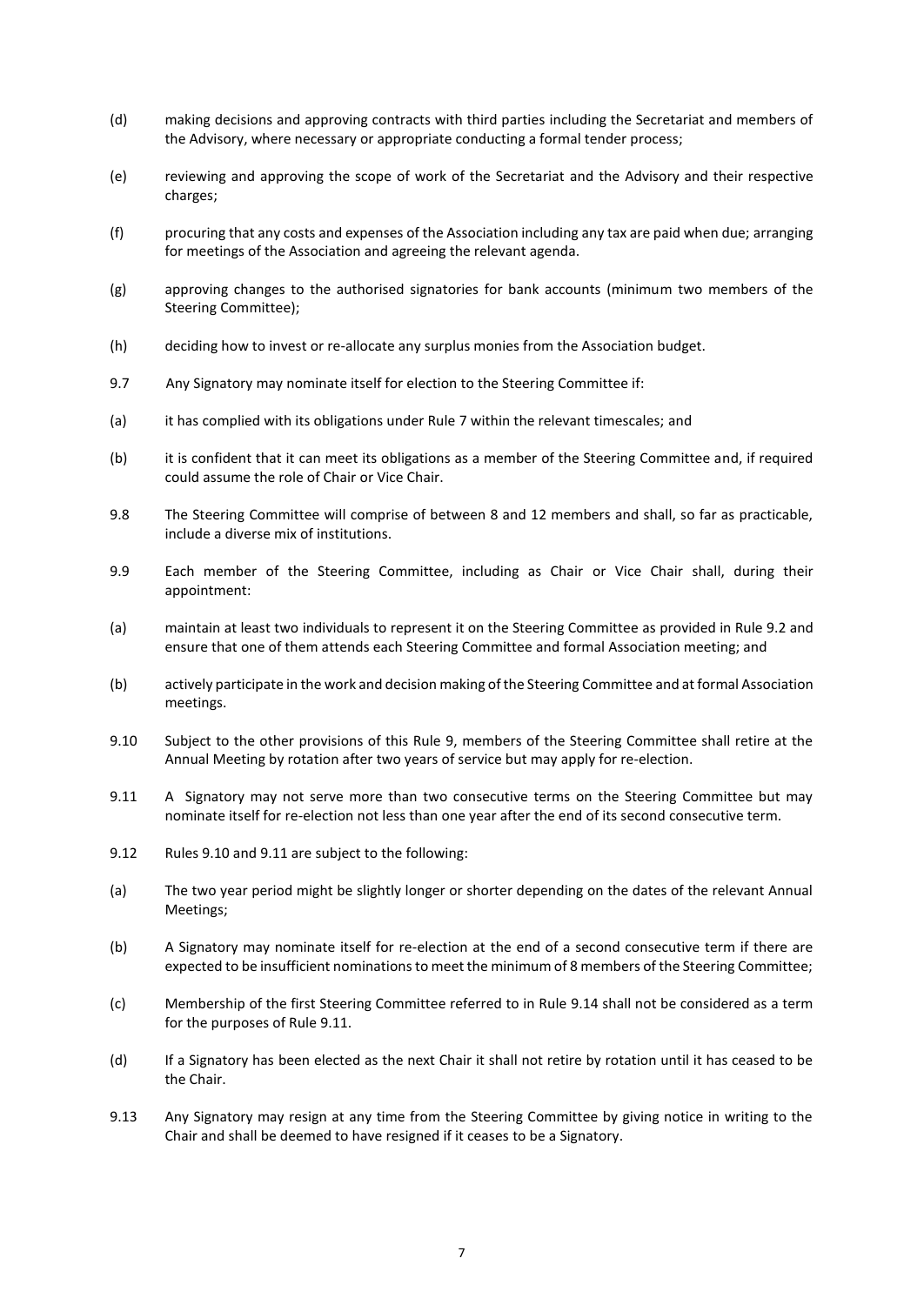- <span id="page-7-3"></span>9.14 The first Steering Committee shall consist of the first 8 Relevant Institutions which successfully apply to become Signatories and they shall all retire at the first Annual Meeting.
- 9.15 Before each election process, the Secretariat will notify the Signatories and request them to consider nominating themselves, within a specified timescale.
- 9.16 To nominate itself for election to the Steering Committee, a Signatory must confirm to the Secretariat in writing within the relevant timescale:
- (a) its commitment and capacity to fulfil the general responsibilities of members of the Steering Committee and, if necessary, of the Chair or Vice Chair;
- (b) the names of the individuals that would represent it on the Steering Committee as specified in paragraph (b) of Rule [8.3.](#page-4-2)

# <span id="page-7-0"></span>**10 THE CHAIR**

- 10.1 The Steering Committee shall elect one of their number to be the Chair by simple majority vote.
- 10.2 The Chair shall chair the Steering Committee and co-ordinate the Steering Committee and any Working Groups to promote the Principles and the objects of the Association.
- 10.3 The Chair shall retire at the end of a period of two years but may nominate itself for a further two-year period.
- 10.4 The Chair may resign before the end of the two-year period by three months' notice in writing to the Vice Chair and shall be deemed to have resigned if it ceases to be a Signatory.

## <span id="page-7-1"></span>**11 THE VICE CHAIR**

- 11.1 The Steering Committee shall elect one of their number to be the Vice Chair by simple majority vote.
- 11.2 The Vice Chair shall support the Chair as necessary and to assume the role of Chair if the Chair us unable to do so.
- 11.3 The Vice Chair shall retire at the end of a period of two years but may nominate itself for a further twoyear period.
- 11.4 The Vice Chair may resign before the end of the two year period by three months' notice in writing to the Chair and shall be deemed to have resigned if it ceases to be a Signatory.

## <span id="page-7-2"></span>**12 WORKING GROUPS**

- 12.1 The Steering Committee may form Working Groups at its discretion in order to consider issues in detail and report to the Steering Committee.
- 12.2 Working Groups may include any of the Signatories, Affiliate Members, members of the Advisory and other relevant third parties for their technical or other relevant expertise.
- 12.3 Working Groups may also be formed amongst Signatories, Affiliate Members and members of the Advisory of the various Poseidon Principles Associations.
- 12.4 The leader of any Working Group must be a Signatory or an Affiliate Member and shall be selected by the Steering Committee.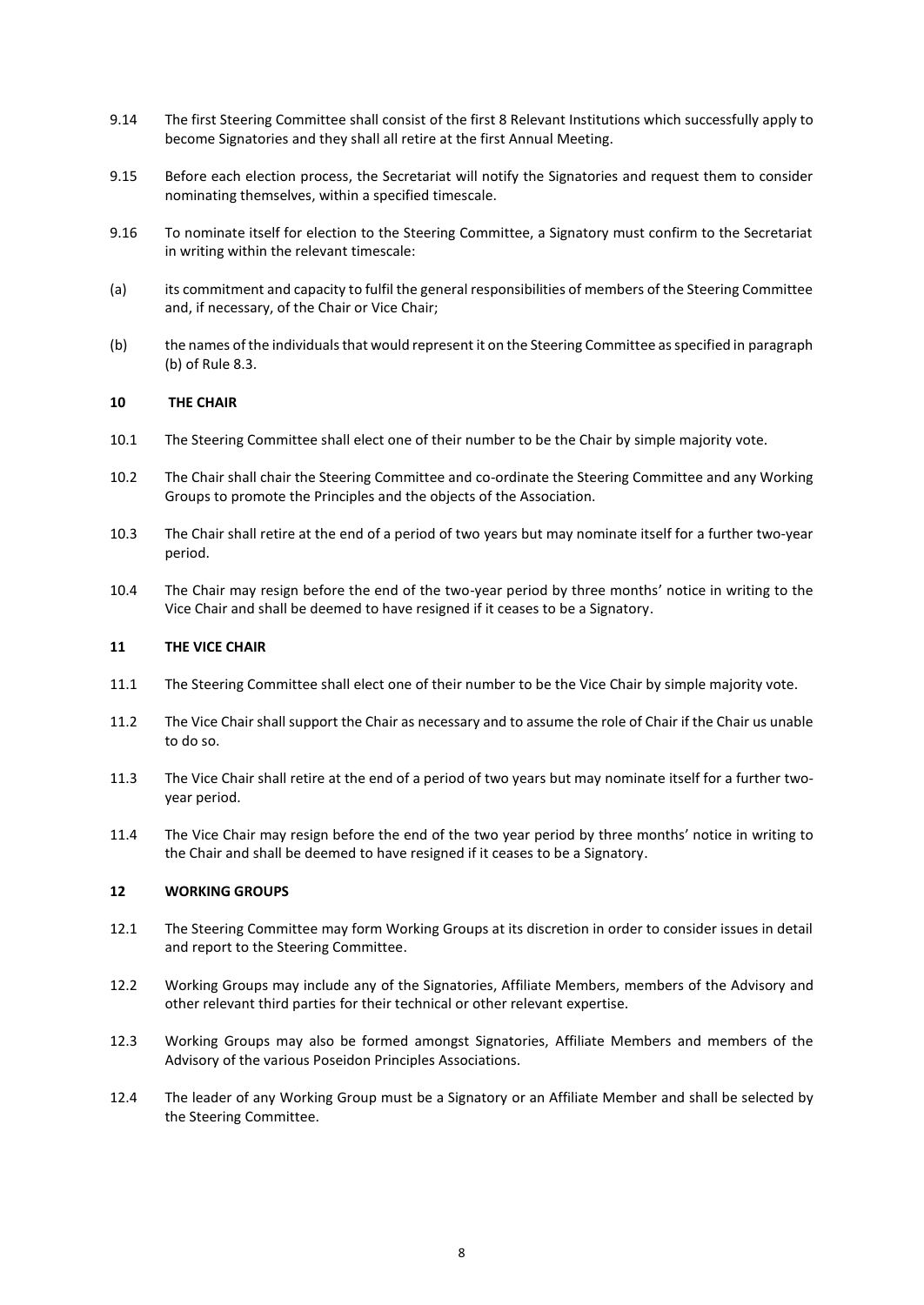12.5 The leader of a Working Group may resign by notice in writing to the Chair and shall be deemed to have resigned if it ceases to be a Signatory and, in each case, a new leader shall be selected by the Steering Committee.

## <span id="page-8-0"></span>**13 ASSOCIATION MEETINGS**

- 13.1 *Annual Meeting:*
- (a) The Association shall, in addition to any other meetings in that year, hold a meeting in every calendar year as its Annual Meeting at such time and place as may be determined by the Steering Committee, and shall specify the meeting as such in the notices calling it. Each Annual Meeting shall be held not more than 15 months after the holding of the previous Annual Meeting.
- (b) The meeting shall be held at varying locations with teleconferencing and, where possible video conferencing, to facilitate attendance in an environmentally sustainable manner.
- (c) Both Signatories and Affiliate Members shall be entitled to attend the Annual Meeting and to participate in decision-making, to the extent they are entitled to in accordance with their membership type, and with the proposed agenda.
- (d) Not less than eight weeks' notice shall be given for each Annual Meeting and an agenda shall be circulated at least two weeks before the relevant meeting.
- (e) The agenda must include:
	- (i) a statement concerning the past financial year from the Chair;
	- (ii) an overview of all decisions to be taken at the Annual Meeting together with a summary of which group of members shall be entitled to vote on each decision;
	- (iii) a report from the Chair on activities undertaken and anticipated;
	- (iv) presentation for approval of the Association's annual report;
	- (v) election or re-election to the Steering Committee;
	- (vi) the budget approved by the Steering Committee for the forthcoming year;
	- (vii) any item requested by a group of at least 5 Signatories by notice in writing received by the Secretariat not less than [four] weeks before the proposed date of the meeting; and
	- (viii) any other business.
- *13.2 Other meetings and decision taking:*
- (a) In addition to the Annual Meeting, in order for other decisions to be taken by the Signatories, one of the following options may be used:
	- (i) The Chair, acting on behalf of the Steering Committee or at the request of not less than five Signatories in accordance with paragraph (b) below, may propose a resolution to the Signatories by email, specifying a date by which the Signatories must vote by email for their vote to be included together with the address to which the vote should be sent. Such period shall, where possible, be not less than two weeks but shall be shorter should the Steering Committee consider it appropriate, provided that it shall be no shorter than three Business Days; or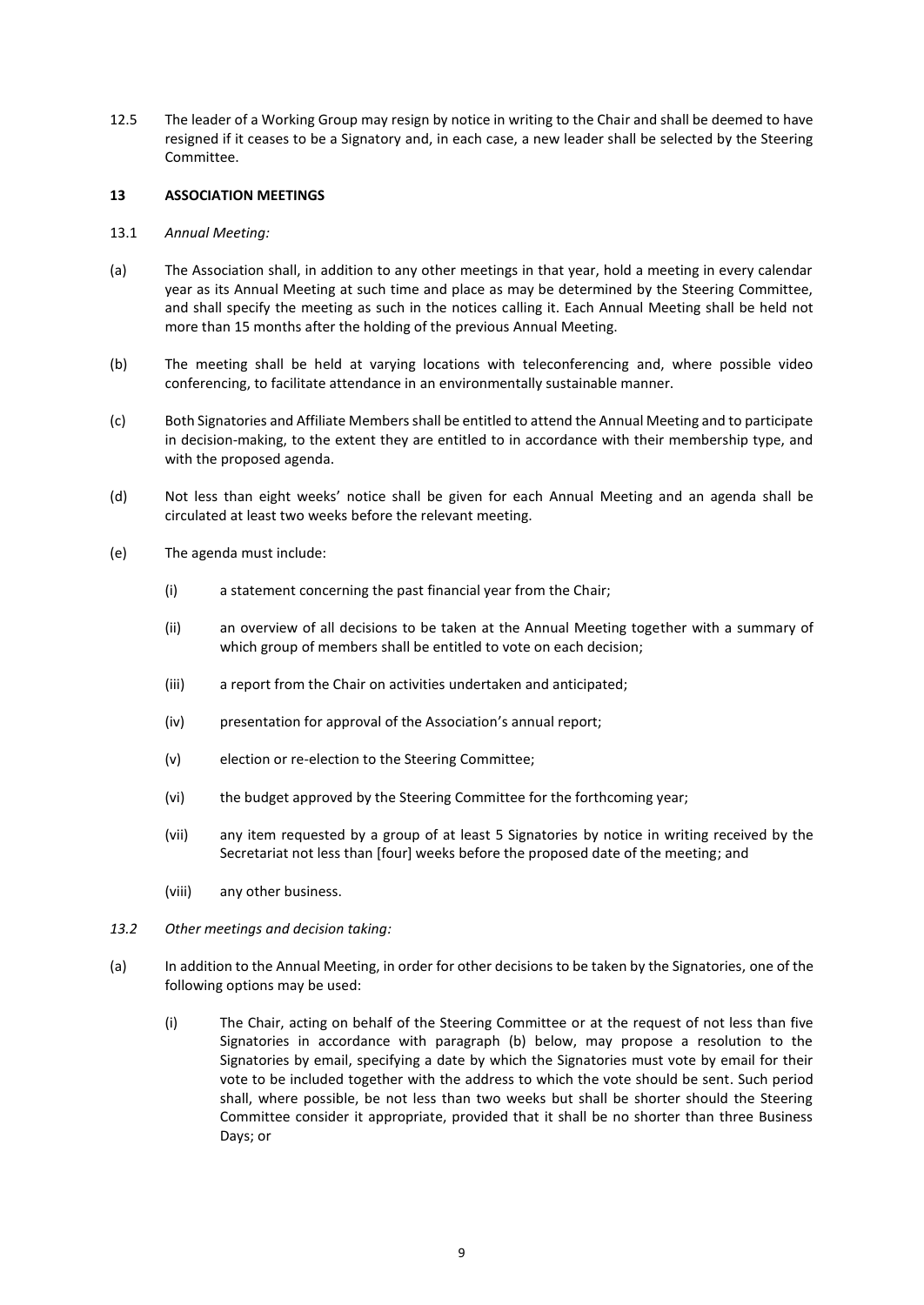- (ii) The Chair, acting on behalf of the Steering Committee or at the request of not less than five Signatories in accordance with paragraph (b) below, may call a meeting of the Association which shall be called and held as if it were an Annual Meeting save that the agenda shall reflect the proposal(s) to be considered.
- (b) A proposal may be submitted by not less than five Signatories in writing to the Secretariat for consideration by the Signatories in accordance with paragraph (a) above provided that any such proposal received within [six] weeks before an Annual Meeting shall be considered at that Annual Meeting.
- (c) Any Signatory unable to attend any meeting may submit its vote by email to the Secretariat and it shall be taken into account if it is received by the Secretariat by the time and date specified in the notice of the relevant meeting.
- 13.3 The accidental failure to give notice of any meeting or send an agenda to or failure by a Signatory to receive either or both of these shall not invalidate the proceedings or any decision taken at the relevant meeting.
- 13.4 Minutes of each meeting will be circulated to the Signatories by the Secretariat as soon as practicable after the relevant meeting.

# <span id="page-9-0"></span>**14 FAILURE TO COMPLY WITH OBLIGATIONS AS A SIGNATORY OR AN AFFILIATE MEMBER**

- 14.1 If a Signatory fails to comply with its reporting requirements as specified in paragraph (b) of Rule 7 then the following shall apply:
- (a) If such failure to comply continues for one month after the relevant submission deadline, the Secretariat shall send a written reminder to the Administrative Representatives of that Signatory, copied to the Chair and including details of the consequences of continued failure to comply as set out in paragraphs (b) and (c) below.
- (b) If such failure to comply continues for three months after the relevant submission deadline, the Secretariat may note the Signatory's failure to report on the Association's website and send a further written reminder to the Administrative Representatives of that Signatory, copied both to the chief executive officer (or equivalent officeholder) of that Signatory and the Chair.
- (c) If such failure to comply continues for six months after the relevant submission deadline, the Secretariat shall remove the name of the Signatory from the list of Signatories on the Association's website and the relevant Signatory shall cease to be a Signatory or a member of the Association.
- (d) If it has ceased to be a Signatory by operation of paragraph (c) above, should it wish to become a Signatory again, the former Signatory must reapply in accordance with the provisions of Rule [6.](#page-3-0)
- <span id="page-9-1"></span>14.2 If a Signatory or an Affiliate Member fails to pay any amount payable by it under these Rules then the following shall apply:
- (a) If such failure to pay continues for one month after the relevant payment deadline, the Secretariat shall send a written reminder to the Administrative Representatives of that Signatory or Affiliate Member, including details of the consequences of continued failure to comply as set out in paragraphs (b) and (c) below.
- (b) If such failure to pay continues for two months after the relevant payment deadline the Secretariat may note the Signatory's or Affiliate Members' failure to pay on the Association's website and send a further written reminder to the Administrative Representatives of that Signatory or Affiliate Member, copied both to the chief executive officer (or equivalent officeholder) of that Signatory or Affiliate Member and the Chair.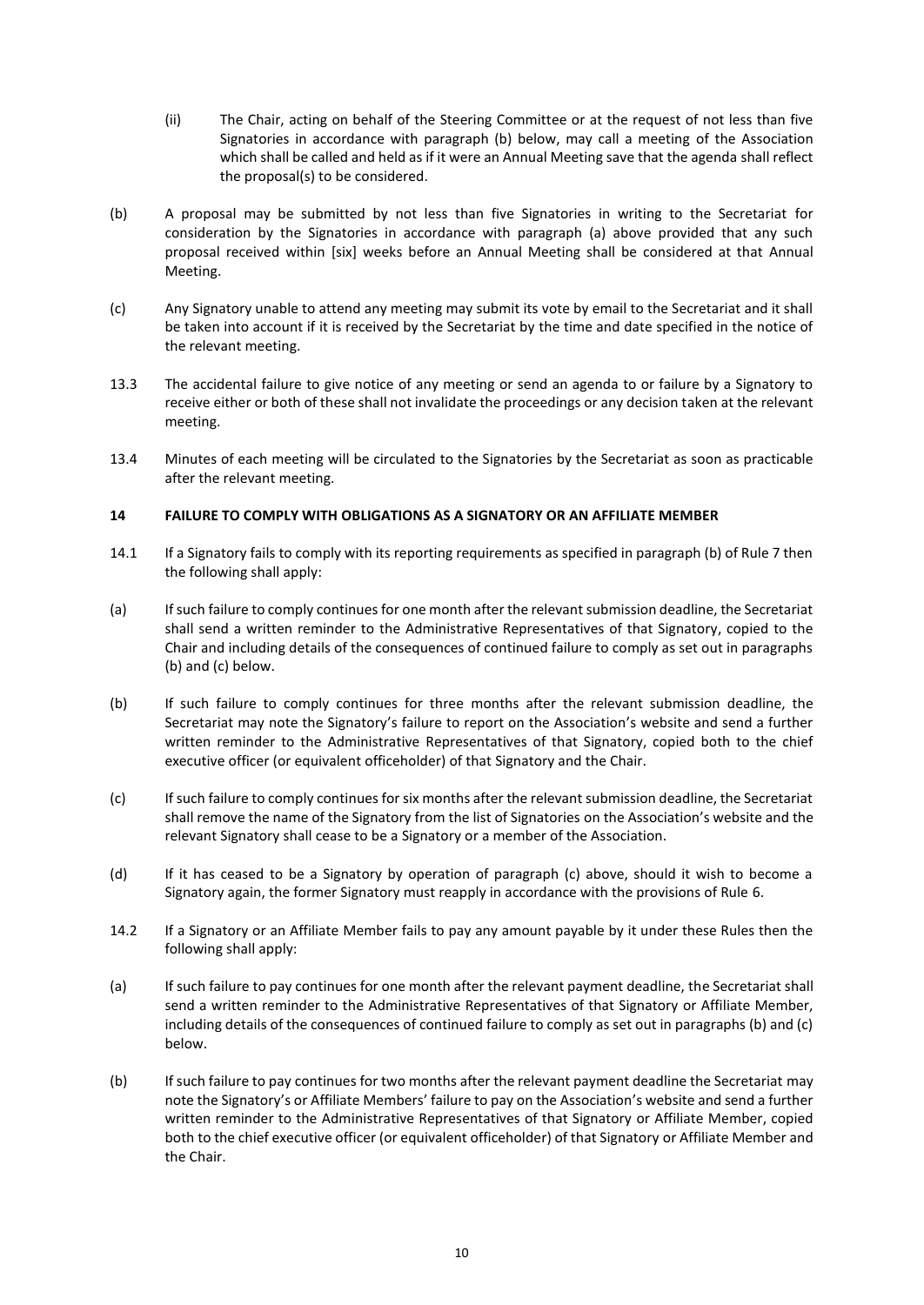- (c) If such failure to pay continues for three months after the relevant payment deadline, the Secretariat shall remove the name of the Signatory or Affiliate Member from the list of Signatories or Affiliate Member on the Association's website and the relevant Signatory or Affiliate Member shall cease to be a member of the Association.
- (d) If the relevant Signatory or Affiliate Member pays all amounts then due by it within six months of the relevant payment deadline, and has not previously ceased to be a Signatory or Affiliate Member by reason of this Rule [14.2,](#page-9-1) then its name will be restored to the list of Signatories or Affiliate Members on the Association's website and it shall be reinstated as a member of the Association but not to any other role that it had in the Association before its removal (such as membership of the Steering Committee).
- 14.3 If any acts or omissions of a Signatory or an Affiliate Member, causes or has the potential to cause, any material adverse impact on the Association, the Secretariat may at is discretion, upon written notice to the relevant Signatory or Affiliate Member, immediately remove the name of the Signatory or Affiliate Member from the list of Signatories or the Affiliate Members on the Association's website and the relevant Signatory or Affiliate Member shall cease to be a Signatory or Affiliate Member of the Association.
- 14.4 Upon ceasing to be a Signatory or Affiliate Member, the former Signatory or Affiliate Member may no longer use the logo of the Principles and shall remove it from all its literature and any website.

# <span id="page-10-0"></span>**15 EFFECT OF REORGANISATIONS OF SIGNATORIES, MULTIPLE MEMBERSHIPS AND LEAVING THE ASSOCIATION**

- 15.1 Signatories may be affected by corporate transactions such as mergers, acquisitions and disposals and such transactions might have an impact on that Signatory's membership of the Association and its ability to comply with the Principles. Any Relevant Institution affected by any such transaction is encouraged to remain or become a Signatory and may request that the Steering Committee grant a suspension of its reporting obligations to allow a reasonable period for integration. Any such allowance shall be noted against the name of the relevant Signatory on the Association website.
- <span id="page-10-1"></span>15.2 If, as a result of a corporate transaction or otherwise, more than one Signatory is a member of the same group and the Steering Committee considers that this could undermine the principle of "one Signatory, one vote", the Steering Committee shall recommend to the Signatories how many votes that group shall be allowed. This recommendation shall be implemented unless the relevant group requests the matter to be decided by the Signatories. In any such voting process, the relevant group shall only be entitled to one vote on behalf of all the Signatories forming part of it.
- 15.3 If i) a Signatory ceases to be a Relevant Institution, ii) an Affiliate Member no longer qualifies to be an Affiliate Member or iii) either a Signatory or an Affiliate Member wishes to withdraw from the Association and its adoption of the Principles; it shall give notice to the Secretariat and the Chair in writing whereupon it shall cease to be a member and its name shall be removed from the list of Signatories or Affiliate Members on the Association website.
- 15.4 If an Affiliate Member's business activities change such that it could be considered a Relevant Institution for the purposes of becoming a Signatory, it shall give notice to the Secretariat and the Chair in writing whereupon the parties will work together in good faith in order to transfer the Affiliate Member to a Signatory.
- 15.5 Should the Affiliate Member upon becoming a Relevant Institution, not wish to become a full Signatory, it shall give notice to the Secretariat and the Chair in writing whereupon it shall cease to be a member and its name shall be removed from the list of Affiliate Members on the Association website.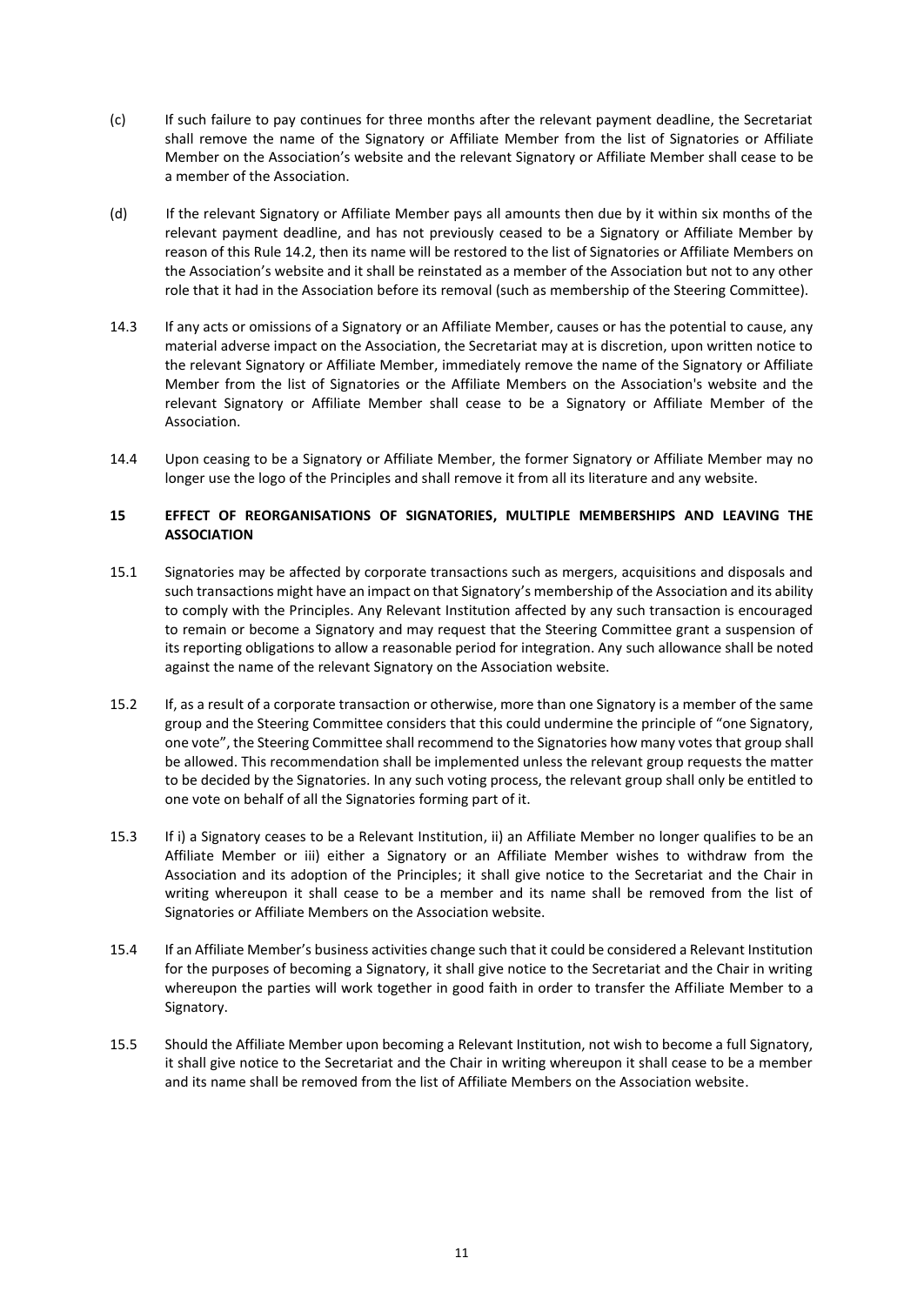### <span id="page-11-0"></span>**16 SIGNATORY FEES**

- 16.1 The fees payable by each Signatory shall be used to meet the management and administrative costs of the Association and the costs of the management, administration, updating and further development of the Principles.
- 16.2 The costs will vary, particularly in relation to the updating of decarbonisation trajectories to reflect new IMO studies (expected approximately every five years). The Signatory Fees will be payable in Euros.
- 16.3 To meet such variable costs the Annual Fee will be:
- (a) variable;
- (b) based on the budget approved by the Steering Committee setting out categories of expenditure, including an amount for contingencies and presented to Signatories at the relevant Annual Meeting; and
- (c) approved by the Signatories in accordance with the procedures in paragrap[h \(c\)](#page-5-1) of Rule [8.4.](#page-4-3)
- 16.4 The Annual Fee is payable by Signatories whose names appear on the list of Signatories on the Association's website as at  $[30<sup>th</sup>$  June] of the relevant year, is payable by the  $[31<sup>st</sup>$  July] of the relevant year and is non-refundable in the event that a Signatory ceases to be a member of the Association.
- 16.5 The amount of the Signatory Fee may not be changed without the approval of the Signatories in accordance with the procedures in paragrap[h \(c\)](#page-5-1) of Rule [8.4.](#page-4-3)
- 16.6 Any surplus funds shall be carried forward to and used in the following year which will be reflected in the relevant budget and, where possible, a reduced Annual Fee.
- 16.7 Expenditure should be within the relevant budget presented to the Signatories at the Annual Meeting or as otherwise approved by the Steering Committee or the Signatories as appropriate.

## <span id="page-11-1"></span>**17 FINANCE**

- 17.1 Funds will be held in bank accounts in the name of the Association.
- 17.2 The main account will be used for the receipt of all fees, for holding cash and for all individual amounts of expenditure of more than [\$1,000.00] or its equivalent in other currencies, other than those payments specified in Rule [17.3](#page-11-2) below. The authorised signatories for the bank account shall be the Nominated Representatives of each of the Chair, the Vice Chair and, as feasible, Steering Committee members together with the Secretariat. Cheques drawn on the account or transfers ordered shall be signed or authorised by any two signatories (provided, in the case of two Nominated Representatives, they shall be Nominated Representatives of different Signatories).
- <span id="page-11-2"></span>17.3 A second account will be used for operating expenses and will be operated by the Secretariat. Transfers will be made to it from the main account in accordance with the relevant budget for all individual items of expenditure of [\$1,000.00] or its equivalent in other currencies or less, plus the budgeted costs of the Secretariat and the Advisory, including where these exceed [\$1,000.00] or its equivalent in other currencies. Transfers to this account may be by way of individual transfers or standing orders or other scheduled transfers. The authorised signatories for the bank account shall be the Nominated Representatives of each of the Chair and the Vice Chair together with the Secretariat. Cheques drawn on the account or transfers ordered shall be signed or authorised by any one of the authorised signatories.
- 17.4 Changes to the authorised signatories for any bank account must be approved by two members of the Steering Committee, including the Chair and the Vice Chair.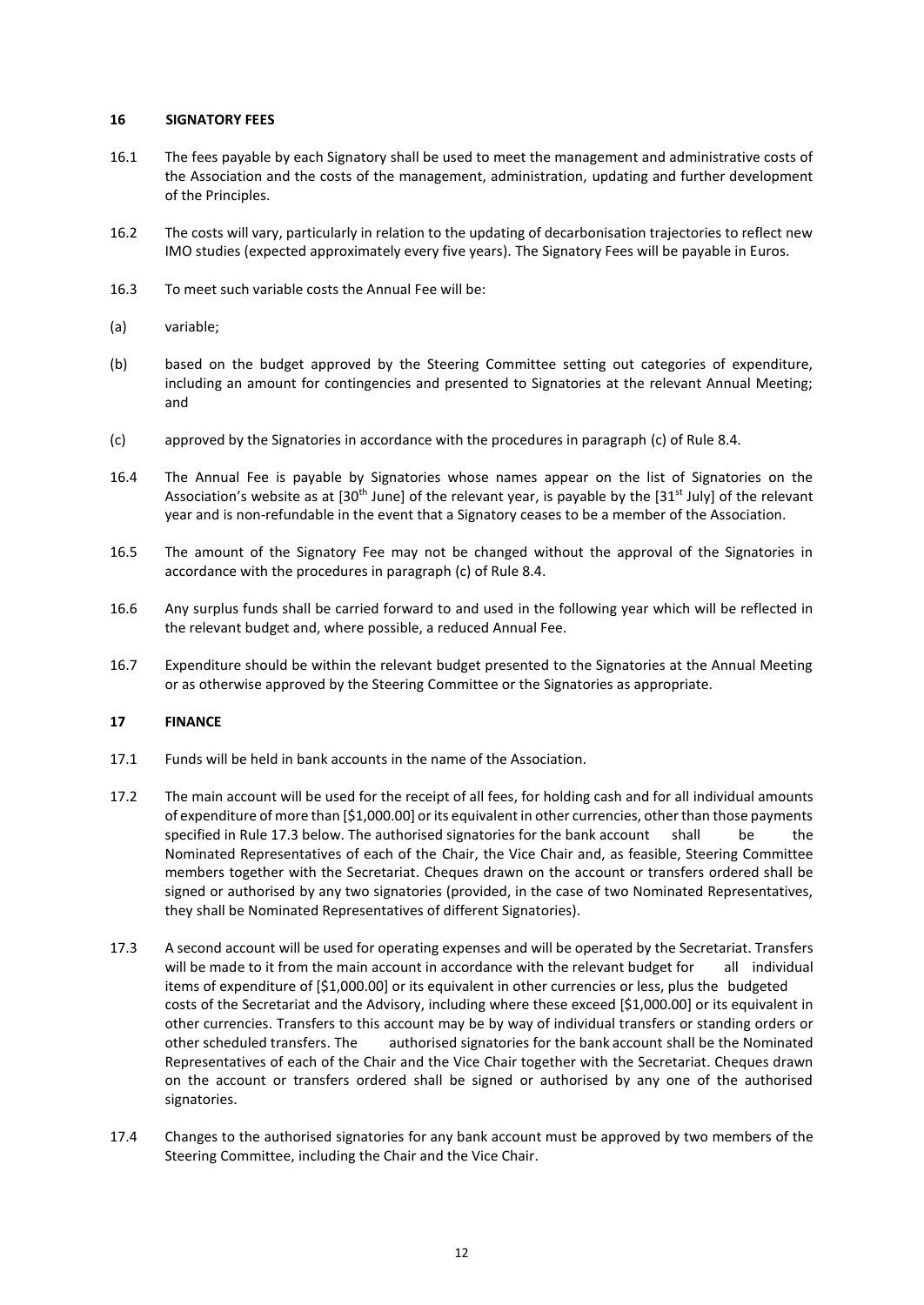### <span id="page-12-0"></span>**18 THE SECRETARIAT**

- 18.1 The Secretariat shall be responsible for the day to day administration of the Association including:
- (a) record keeping and financial administration;
- (b) internal and external communication including updating the website, issuing press releases and sending notices of meetings;
- (c) membership administration; and
- (d) the collection of fees.
- 18.2 The scope of work and Signatory Fees payable to the Secretariat shall be agreed by the Steering Committee, subject to the approval of the Signatories of the fees as an item of the budget and any change to the Secretariat as specified in Rule [8.4.](#page-4-3)
- 18.3 The Affiliate Member Fees payable to the Secretariat shall be agreed by the Affiliate Members Committee.

## <span id="page-12-1"></span>**19 AFFILIATE MEMBERS**

- 19.1 In furtherance of the Objects of the Poseidon Principles for Marine Insurance, institutions which do not meet the definition of Relevant Institutions may become Affiliate Members of the Poseidon Principles for Marine Insurance Association.
- 19.2 Any institution may become an Affiliate Member if it meets the requirements set out in the definition of Affiliate Member.
- 19.3 Whilst the decision to become an Affiliate Member is voluntary, an Affiliate Member must take all appropriate steps to implement and comply with the Principles to the extent possible in light of their business activities.
- 19.4 To become an Affiliate Member an institution must:
- (a) complete a declaration in the form set out in Appendix 3 to the Principles and execute it, ensuring that it has first been signed off by a representative of the relevant institution with authority to enter into such commitment and that any signatory has authority to bind the proposed Affiliate Member;
- <span id="page-12-2"></span>(b) complete and execute (ensuring that any signatory has authority to bind the proposed Affiliate Member) the Affiliate Member Application, which requires the relevant institution to provide contact names and details.
- (c) submit the documents referred to in paragraphs (a) and (b) above to the Secretariat for consideration.
- 19.5 The Secretariat will check that such Affiliate Member has complied with this Rule [19](#page-12-1) and, if they have, will inform the Chair of both the Steering Committee and the Affiliate Members Committee who, unless any concern is identified which requires discussion by the Steering Committee or Affiliate Members Committee, shall instruct the Secretariat to accept the Affiliate Member Application and agree an Accession Date with the proposed new Affiliate Member.
- 19.6 On its Accession Date the new Affiliate Member shall:
- (a) pay the Affiliate Member Fee;
- (b) issue a press release announcing that it supports the Principles; and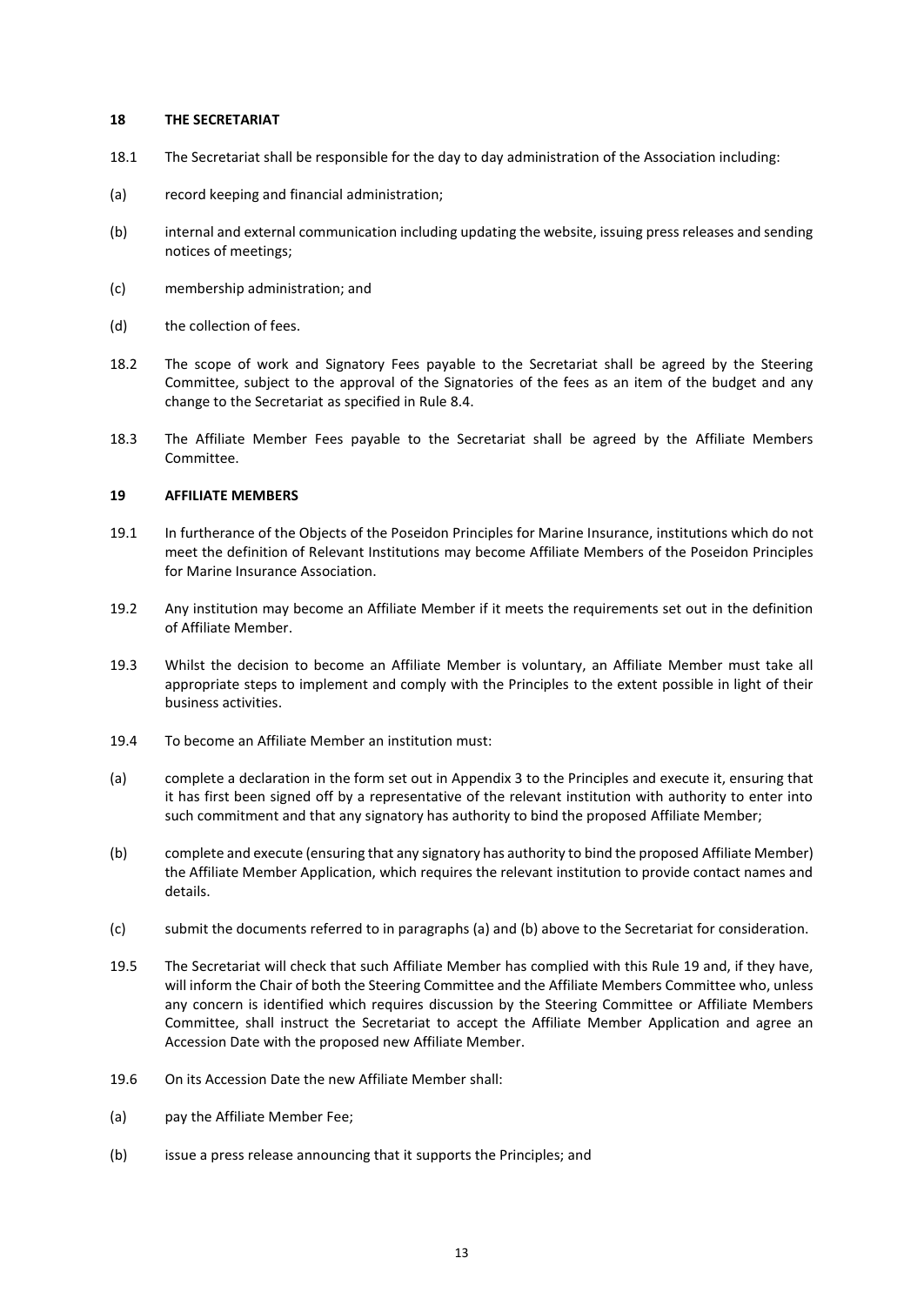- (c) become a member of the Association.
- 19.7 The Secretariat will update the Association's website to include the Affiliate Member in the list of Affiliate Members.
- 19.8 The logo of the Principles is the exclusive property of the Association, but the new Affiliate Member will be entitled to display the logo of the Principles.
- 19.9 Each Affiliate Member will designate in writing to the Secretariat from time to time:
- (a) two individuals who are authorised to deal with all administrative aspects of the Affiliate Member being a member of the Association;
- (b) where applicable, individuals in its employment to represent it in the Affiliate Members Committee or any other Working Group of which it forms part; and
- (c) up to two individuals who may represent it at any meeting of the Association and exercise its voting rights (although, for the avoidance of doubt, only one may vote at any one time),
- 19.10 and shall ensure that all individuals designated in accordance with paragraphs (b) and (c) above have sufficient either shipping or environmental experience.

### <span id="page-13-0"></span>**20 AFFILIATE MEMBER OBLIGATIONS**

- 20.1 Each Affiliate Member must take all appropriate steps to support and comply with the Principles.
- 20.2 Each Affiliate Member shall:
- (a) within five months of becoming an Affiliate Member, complete and submit a Self-Assessment to the Secretariat;
- (b) pay the Annual Fee as provided in Rule [24;](#page-16-0) and
- (c) comply with all other applicable provisions of these Rules.
- 20.3 For the avoidance of doubt, no Affiliate Member is required to publish information where disclosure would breach any relevant applicable law or regulation.

## <span id="page-13-1"></span>**21 THE AFFILLIATE MEMBERS COMMITTEE**

- 21.1 Whilst the overall administration, management and development of the Association (including its assets) and the Principles are delegated by the Association to the Steering Committee, the Affiliate Members Committee will have certain restricted powers as set out in this Claus[e 21.](#page-13-1)
- <span id="page-13-2"></span>21.2 The Affiliate Members Committee shall consist of between 8 and 12 members, all of which must be Affiliate Members, who have been appointed by a vote of the Affiliate Members in accordance with rule [21.4.](#page-14-0)
- 21.3 The Affiliate Members Committee shall meet on an ad hoc basis, depending on what is needed and meetings can be by any means such as telephone conference call or video conferencing as well as in person or a mix of any of these. Where possible, two weeks' notice in writing will be given for any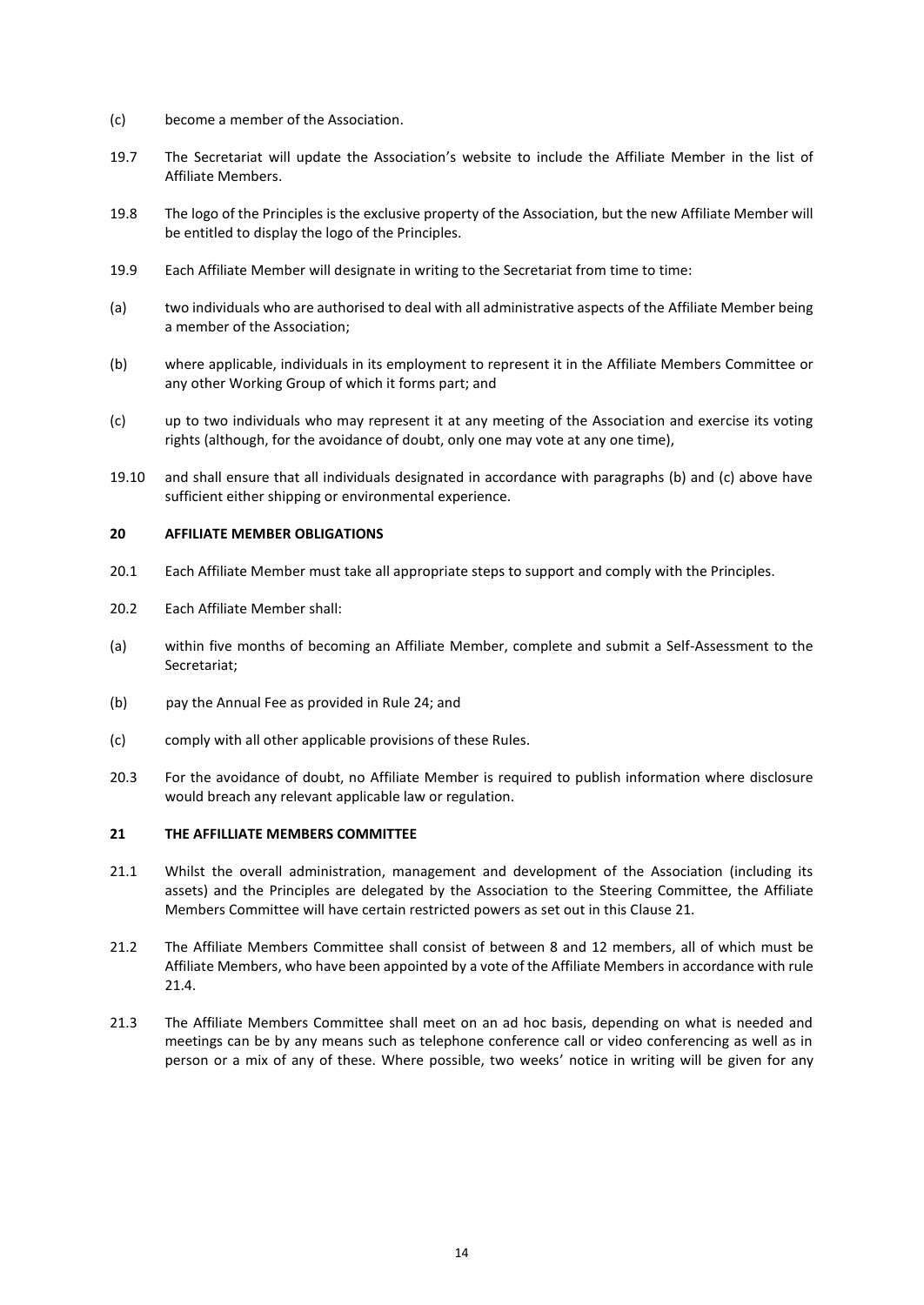meeting and a note of any decision or recommendation made by the Affiliate Members Committee at any meeting shall subsequently be circulated to all Affiliate Members.

- <span id="page-14-0"></span>21.4 The quorum for meetings of the Affiliate Members Committee shall be two-thirds of its members at the relevant time and more than half of the members of the Affiliate Members Committee participating in a vote must vote in favour of the relevant proposal for it to be validly approved.
- 21.5 Any decision made by the Affiliate Members Committee in accordance with this Rul[e 21](#page-13-1) shall bind other Affiliate Members.
- 21.6 The duties of the Affiliate Members Committee shall include:
	- a) representing the Affiliate Members;
	- b) working with the secretariat to support the creation of the Affiliate Member's contributions to the annual budget;
	- c) working to advance the role of Affiliate Members to support the initiative and increase transparency and climate reporting for Relevant Institutions;
	- d) making amendments to these Rules solely with regards to provisions which exclusively apply to Affiliate Members, namely Rule [19](#page-12-1) to Rul[e 24](#page-16-0) and,
	- e) reviewing and approving the Association's annual budget in respect of Affiliate Member Fees and approving its circulation to the Affiliate Members.
- 21.7 Any Affiliate Member may nominate itself for election to the Affiliate Members Committee if:
	- a) it has complied with its obligations under Rul[e 20](#page-13-0) within the relevant timescales; and
	- b) it is confident that it can meet its obligations as a member of the Affiliate Members Committee and, if required could assume the role of Chair or Vice Chair of the Affiliate Members Committee.
- 21.8 Each member of the Affiliate Members Committee, including as Chair or Vice Chair of the Affiliate Members Committee shall, during their appointment:
	- a) maintain at least two individuals to represent it on the Affiliate Members Committee as provided in Rul[e 21.2](#page-13-2) and ensure that one of them attends each Affiliate Members Committee meeting; and
	- b) actively participate in the work and decision making of the Affiliate Members Committee. Subject to the other provisions of this Rul[e 21,](#page-13-1) members of the Affiliate Members Committee shall retire at the Annual Meeting by rotation after two years of service but may apply for reelection.
- <span id="page-14-2"></span><span id="page-14-1"></span>21.9 An Affiliate Member may not serve more than two consecutive terms on the Affiliate Members Committee but may nominate itself for re-election not less than one year after the end of its second consecutive term.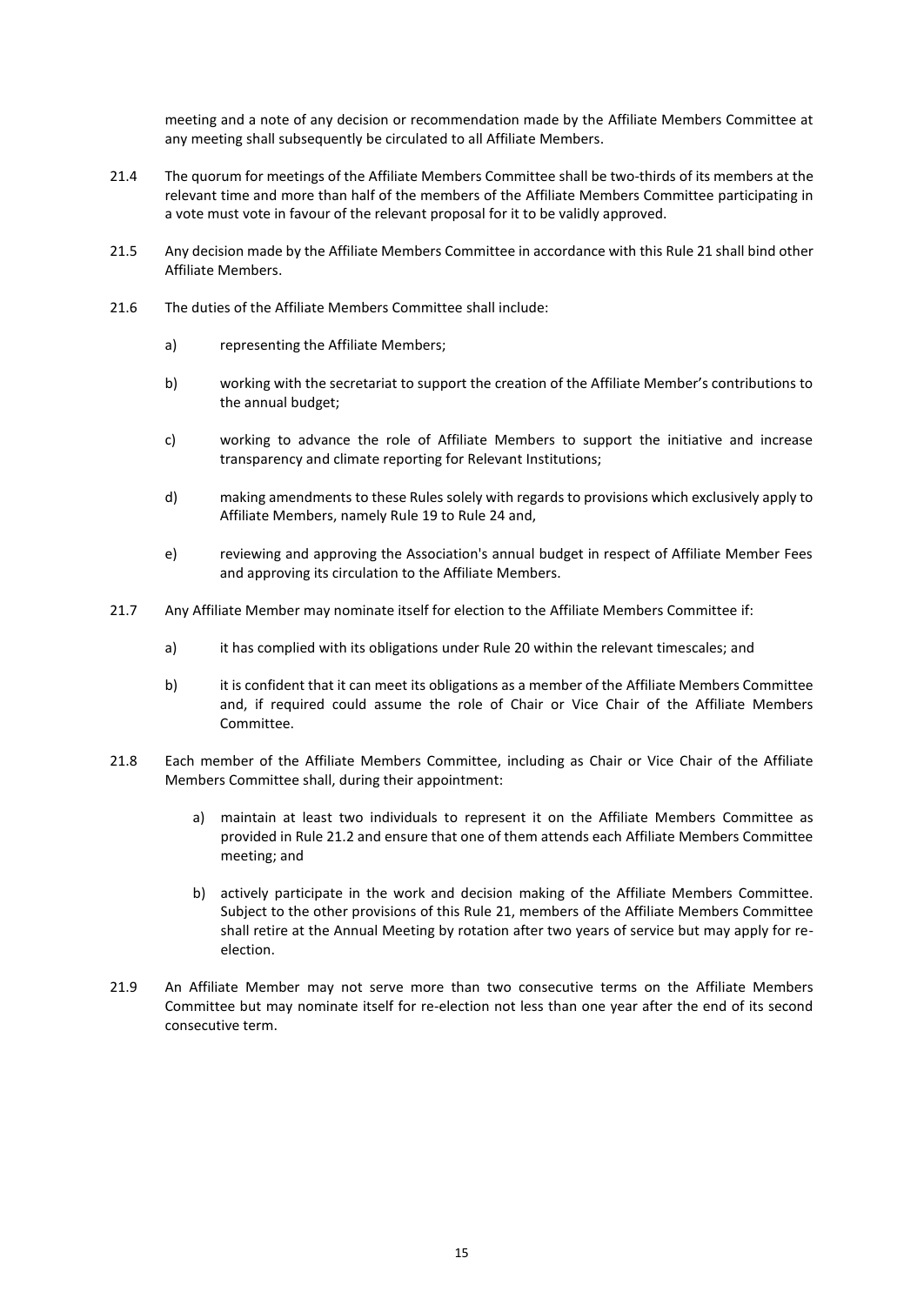- 21.10 Rules 21.[8 b\)](#page-14-1) [b\)](#page-14-2) are subject to the following:
	- a. The two year period might be slightly longer or shorter depending on the dates of the relevant Annual Meetings;
	- b. An Affiliate Member may nominate itself for re-election at the end of a second consecutive term if there are expected to be insufficient nominations to meet the minimum of 8 members of the Affiliate Members Committee;
- c. If an Affiliate Member has been elected as the next Chair of the Affiliate Members Committee it shall not retire by rotation until it has ceased to be the Chair of the Affiliate Members Committee.
- 21.11 Any Affiliate Member may resign at any time from the Affiliate Members Committee by giving notice in writing to the Chair and shall be deemed to have resigned if it ceases to be an Affiliate Member.
- 21.12 The first Affiliate Members Committee shall consist of the first 5 Affiliate Members and they shall all retire at the first Annual Meeting.
- 21.13 Before each election process, the Secretariat will notify the Affiliate Members and request them to consider nominating themselves, within a specified timescale.
- 21.14 To nominate itself for election to the Steering Committee, an Affiliate Member must confirm to the Secretariat in writing within the relevant timescale:
	- a. its commitment and capacity to fulfil the general responsibilities of members of the Affiliate Members Committee and, if necessary, of the Chair or Vice Chair of the Affiliate Members Committee;
	- b. the names of the individuals that would represent it on the Affiliate Members Committee as specified in Rule [19.4\(b\).´](#page-12-2)

## <span id="page-15-0"></span>**22 THE CHAIR OF THE AFFILIATE MEMBERS COMMITTEE**

- 22.1 The Affiliate Members Committee shall elect one of their number to be the Chair of the Affiliate Members Committee by simple majority vote.
- 22.2 The Chair shall chair the Affiliate Members Committee and co-ordinate the Affiliate Members Committee to promote the Principles and the objects of the Association.
- 22.3 The Chair of the Affiliate Members Committee shall retire at the end of a period of two years but may nominate itself for a further two-year period.
- 22.4 The Chair of the Affiliate Members Committee may resign before the end of the two-year period by three months' notice in writing to the Vice Chair and shall be deemed to have resigned if it ceases to be an Affiliate Member.

#### <span id="page-15-1"></span>**23 THE VICE CHAIR OF THE STEERING COMMITTEE FOR AFFILIATE MEMBERS**

- 23.1 The Affiliate Members Committee shall elect one of their number to be the Vice Chair of the Affiliate Members Committee by simple majority vote.
- 23.2 The Vice Chair shall support the Chair as necessary and to assume the role of Chair if the Chair is unable to do so.
- 23.3 The Vice Chair of the Affiliate Members Committee shall retire at the end of a period of two years but may nominate itself for a further two-year period.